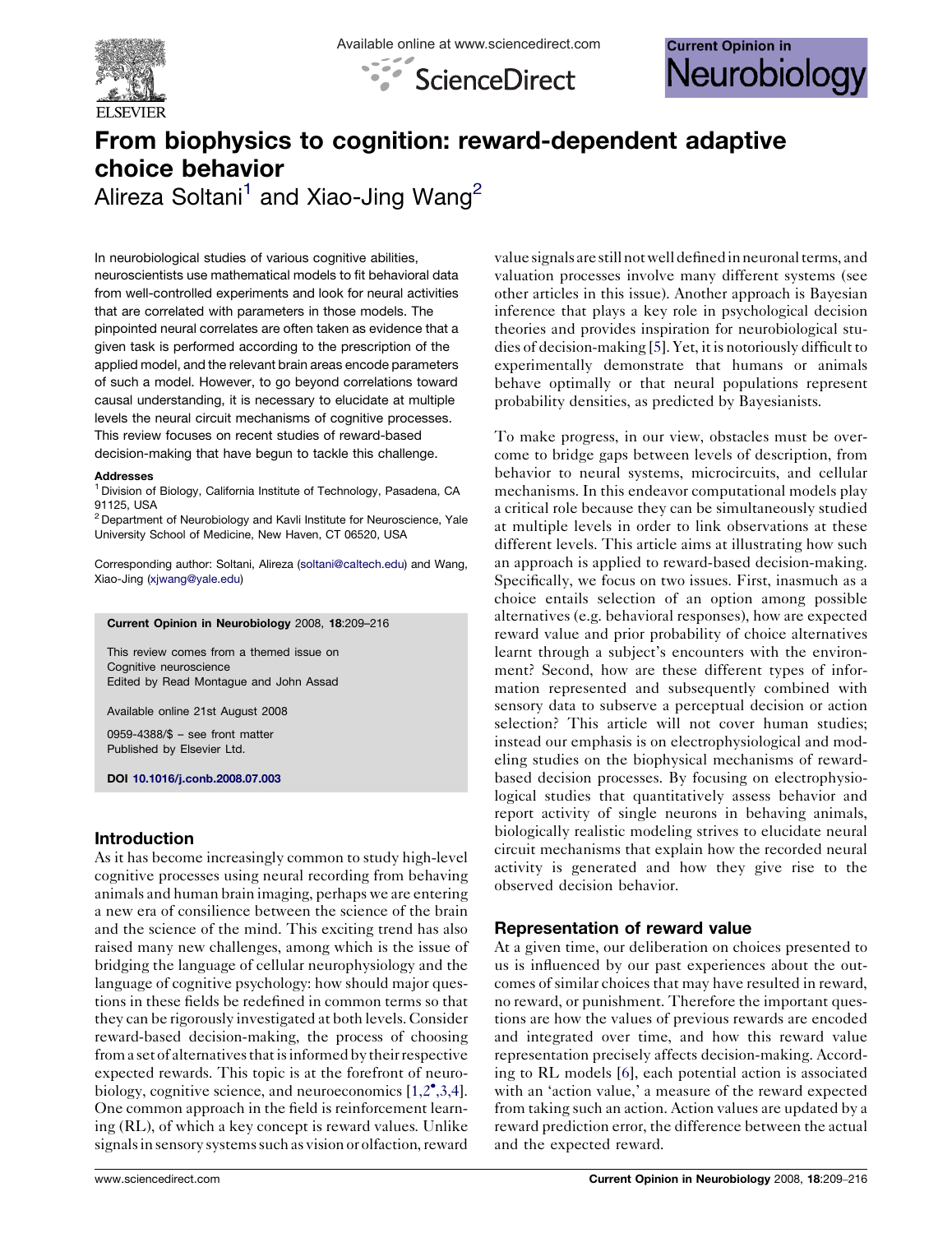It was first discovered in primates that phasic activity of midbrain dopamine (DA) neurons represents a reward prediction error signal at the time an outcome is revealed [\[7](#page-6-0)]. Since then similar observations have also been made in rodents [[8](#page-6-0)<sup>°</sup>]. Presently, the precise neural metrics of the expected reward is unknown, as is the nature of neural inputs received by the DA neurons that enable them to compute reward prediction error signals. By estimating value as a weighted average of rewards in previous trials, it was found that DA neurons predominantly encode the positive prediction error, that is, when the outcome is better than the expected value [\[9](#page-6-0)]. At the same time, the activity of DA neurons signals negative errors as well, albeit with a smaller change of neural activity. A recent work reported the finding that neurons in the lateral habenula signal negative reward prediction errors by an increased activity, and microstimulation of habenula inhibits DA neurons [[10\]](#page-6-0), suggesting that the lateral habenula may be a source of negative prediction error signals.

It has also been shown that DA neurons signal prediction errors in a context-dependent manner [\[11](#page-6-0)<sup>°</sup>] and adapt their gain according to the variance of rewards [\[12](#page-6-0)]. Moreover, neural activity correlated with both positive and negative prediction errors has also been observed in the medial frontal cortex, a cortical area involved in outcome monitoring [[13](#page-6-0)<sup>°</sup>]. Unlike DA cells, both positive and negative prediction errors in the medial prefrontal cortex are signaled by an increase in firing activity, in two different neural populations.

A number of electrophysiological studies have investigated the neural representation of reward values [\[1,14](#page-6-0)]. One important issue is to differentiate between neural activities that reflect action values (specific for choice options), or their overall value (summated over all options and hence, insensitive to response choice). For example, in an experiment in which monkeys played an interactive game with a computer opponent, it was found that activity of neurons in the dorsolateral prefrontal cortex was modulated by choice, reward, and their combination in the previous and current trials [\[15](#page-6-0)]; whereas activity of neurons in the dorsal anterior cingulate cortex (ACCd) was modulated mostly by the sum of the values of alternative choices [\[16](#page-6-0)<sup>°</sup>].

Robust action value signals have been consistently reported in the striatum. In a monkey study using a stochastic choice task design, a subset of neurons in the striatum were found to encode the values of possible actions but were not selective for the chosen responses, for example, a neural firing activity was high if the value associated with action A was large, regardless of whether this option was actually chosen or not [[17](#page-6-0)<sup>°</sup>]. In another stochastic decision task, during the delay period before the monkeys make choices, many neurons in the striatum displayed activity that was correlated with the value of each action [[18\]](#page-6-0). Different types of neural activity in the

striatum covaried with either action values before movement execution or the value of the chosen action after a behavioral response occurred [[19\]](#page-6-0).

Another important issue is how the brain assigns in a common currency, values to potential reward outcomes. The orbitofrontal cortex (OFC), which receives information from all sensory modalities and is extensively connected with the limbic system, appears to play a central role in this process [\[20](#page-6-0)]. In an economic choice task in which there was no 'correct response' and choices were based on subjective preferences, a population of neurons in the OFC was found to represent the economic value of the chosen option [\[21](#page-6-0)]. In addition to the reward magnitude, OFC neural activity also encodes the probability and the amount of delay in time of reward delivery; whereas decision costs such as effort appear to be represented elsewhere such as in the ACC [[14\]](#page-6-0). Understanding how these various factors are computed by neural circuits and combined in a valuation process represents a major challenge for future research.

Finally, several studies have estimated reward value as a leaky integrator of past rewards, and concluded that the time constant of this integration is on the order of a few trials [22-[24,16](#page-6-0)<sup>°</sup>], suggesting a characteristic time of tens of seconds.

# Modulation by reward signal

How are reward values in brain areas such as the striatum, OFC, and ACC, computed based on feedback signals through reward? One possibility is that reward signals mediated by DA, gate synaptic plasticity thereby implementing reward-dependent learning. As we argue in the next section, such a learning mechanism can be used to compute and store reward values. Indeed, there is evidence that long-term potentiation (LTP) and long-term depression (LTD) are modulated by the activation of DA signals in many brain areas such as the hippocampus, prefrontal cortex, and striatum [\[25,26\]](#page-6-0).

The cortico-striatal synapses are the best-studied system for the modulatory effect of DA on plasticity. In an early study on the role of DA in reward-dependent learning, it was shown that the induction of LTP in cortico-striatal synapses required the presence of DA [\[27](#page-6-0)]. In this *in vivo* experiment, an extracellular stimulation protocol induced LTD at cortico-striatal synapses; the stimulation of DA neurons in the substantia nigra pars compacta with optimal frequency resulted in DA release in the striatum, and led to a switch from LTD to LTP. This and other experiments gave rise to the idea that Hebbian plasticity in cortico-striatal synapses can be modulated by the presence or the absence of DA signaling [\[25](#page-6-0)].

A recent study challenged this view by showing that without manipulation of DA signaling, both LTP and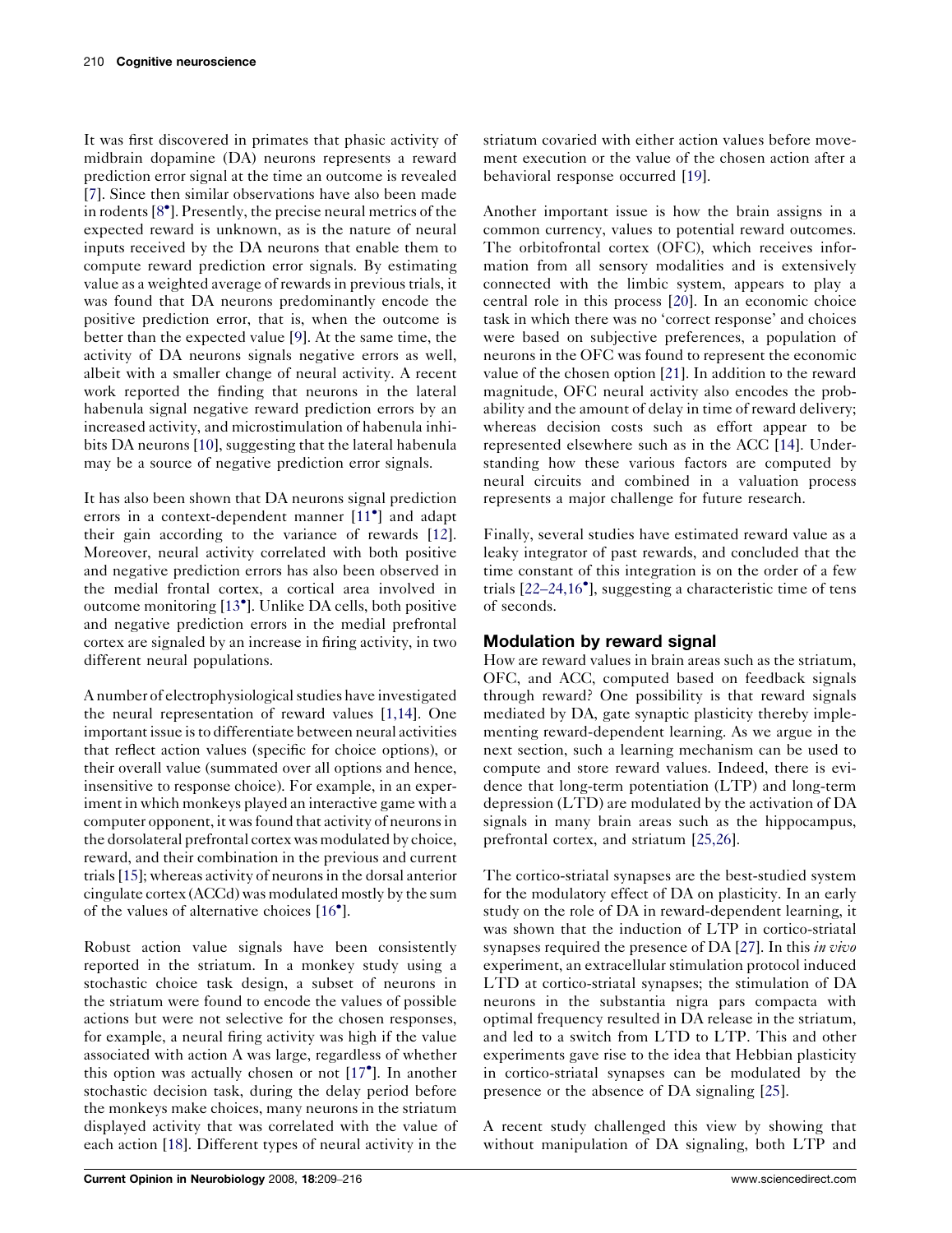LTD can be induced at the cortico-striatal synapses by different temporal patterns of activity in striatal neurons [\[28](#page-6-0)]. In a more recent study, it was shown that DA activation was necessary for spike-timing-dependent plasticity (STDP) at cortico-striatal synapses [[29](#page-6-0)°]. Specifically, blocking the D1/D5 receptors prevented the induction of both LTD and LTP in cortico-striatal synapses, whereas blocking D2 receptors had differential effects on LTP and LTD induction. Whereas Fino *et al.* [\[28](#page-6-0)] found that LTP (respectively LTD) was induced when the postsynaptic spikes occurred before (after) the presynaptic spikes, Pawlak and Kerr [\[29](#page-6-0)<sup>°</sup>] found the opposite. A possible explanation of this discrepancy is that GABAergic synaptic transmission, which could inter-vene in network dynamics, was blocked in [[29](#page-6-0)<sup>°</sup>] but not in [\[28](#page-6-0)]. In addition, a recent study demonstrated that cholinergic interneurons have an important role in DA-dependent plasticity in the striatum [\[30](#page-6-0)].

Several studies showed that DA can also transform LTD to LTP in the rat prefrontal cortex, and this effect requires activation of both D1 and D2 receptors [\[31](#page-6-0)]. Moreover, using a mouse preparation, it was shown that activation of the dopamine D1 receptor facilitated the maintenance of LTP, whereas the D1 antagonist blocked the maintenance (but not the induction) of LTP in the prefrontal cortex [[32\]](#page-6-0). DA application had no effect on the LTD induction in heterozygous mice that lacked D1 receptors. Similar findings were also obtained in the rat hippocampus, where the activation of D1/D5 receptors reversed LTD induced by low-frequency stimulation [\[33](#page-6-0)]. These results may indicate a role of D1/D5 receptors in maintaining activity-dependent LTP and reducing LTD at hippocampal synapses.

Overall, these findings provide growing evidence for important modulatory effects of DA on LTP and LTD in the striatum and prefrontal cortex. However, most of these studies were carried out *in vitro*, with bath application of DA or DA receptor blockers. It remains to be determined whether such manipulation of baseline DA is meaningful to understanding the impact of phasic activity of DA neurons *in vivo*, or whether it is more akin to tonic firing [\[34](#page-6-0)] or slower changes of activity in DA neurons [\[35](#page-7-0)°].

## Learning reward value

With a growing body of work on representations of reward value, the question of how reward value is learnt and updated over time at the cellular level has gained urgency. This is the topic of several recent computational studies, which implement specific forms of reward-dependent synaptic plasticity into spiking neural networks that perform various types of behavioral tasks  $[36,37^{\bullet},38,39^{\bullet}].$  $[36,37^{\bullet},38,39^{\bullet}].$  $[36,37^{\bullet},38,39^{\bullet}].$  $[36,37^{\bullet},38,39^{\bullet}].$ 

One proposed scenario for reward-dependent learning assumes that a global reward signal modifies the probability  $p$  of release of transmitter vesicles at 'hedonistic' synapses [[36\]](#page-7-0). It was shown that a network with such hedonistic synapses could perform gradient learning that results in optimal reward harvest. The stochastic nature of transmitter release is a crucial component for optimization in this model. Because usually there is a temporal gap between the reward signal and the activity that results in the reward (i.e. distal reward problem), a signal known as the eligibility trace is required to 'remember' synaptic activities before the arrival of the reward signal. The eligibility trace in this model tracks the success and failure of transmitter release over time. In this way only synapses that contribute to the rewarded outcomes are strengthened. In this model, learning occurs on a spikeby-spike basis (i.e. if a presynaptic spike leads to transmitter release, the synapse is 'rewarded' with an increase in  $p$ ; otherwise it is 'punished' with a decrease in  $p$ ), which seems to be at odds with the much slower time course of reward-related DA signaling [\[40](#page-7-0)]. Moreover, it has been shown that the behavior of human subjects in a sequential economic decision game can be explained by adding an eligibility trace, which persists over actions in time, to the temporal difference learning model [[41\]](#page-7-0).

Another study examined the distal reward problem using an eligibility trace for synaptic changes that follow a STDP rule and are multiplicatively modulated by a DA signal [\[39](#page-7-0)<sup>°</sup>]. It was shown that a spiking network model endowed with this learning rule could simulate classical (Pavlovian) and instrumental (operant) conditioning. Moreover, by assuming that synapses onto DA neurons follow the same learning rule, the model replicates the observation that during the Pavlovian conditioning, the neural response of DA neurons shifts backward in time, from the unconditioned stimulus to the conditioned stimulus.

The aforementioned studies focused on reward-dependent learning rules, rather than the neural network that produces behavior. In contrast, in our recent work [[37](#page-7-0)- [,38,42](#page-7-0)], a stochastic reward-dependent Hebbian plasticity rule was incorporated in a biophysically-based recurrent (attractor) network model of decision-making [[43](#page-7-0)]. This same model was applied to several monkey experiments and shown to account for both behavioral and neurophysiological observations, such as stochastic foraging [\[37](#page-7-0)<sup>°</sup>], playing a competitive matching-pennies game [[38\]](#page-7-0), and arbitrary sensorimotor mapping [[42\]](#page-7-0). The learning rule is a stochastic Hebbian rule [\[44](#page-7-0)] gated by reward signal, based on the experimental findings that the presence or absence of DA signaling can alter the direction of synaptic plasticity. For instance, after the network generates a categorical decision, LTP occurs if the choice is rewarded; otherwise LTD occurs. Interestingly, it was realized that according to this learning rule, the rewarding value of each choice is learnt and stored in a set of plastic synapses in the form of return (i.e. the amount of reward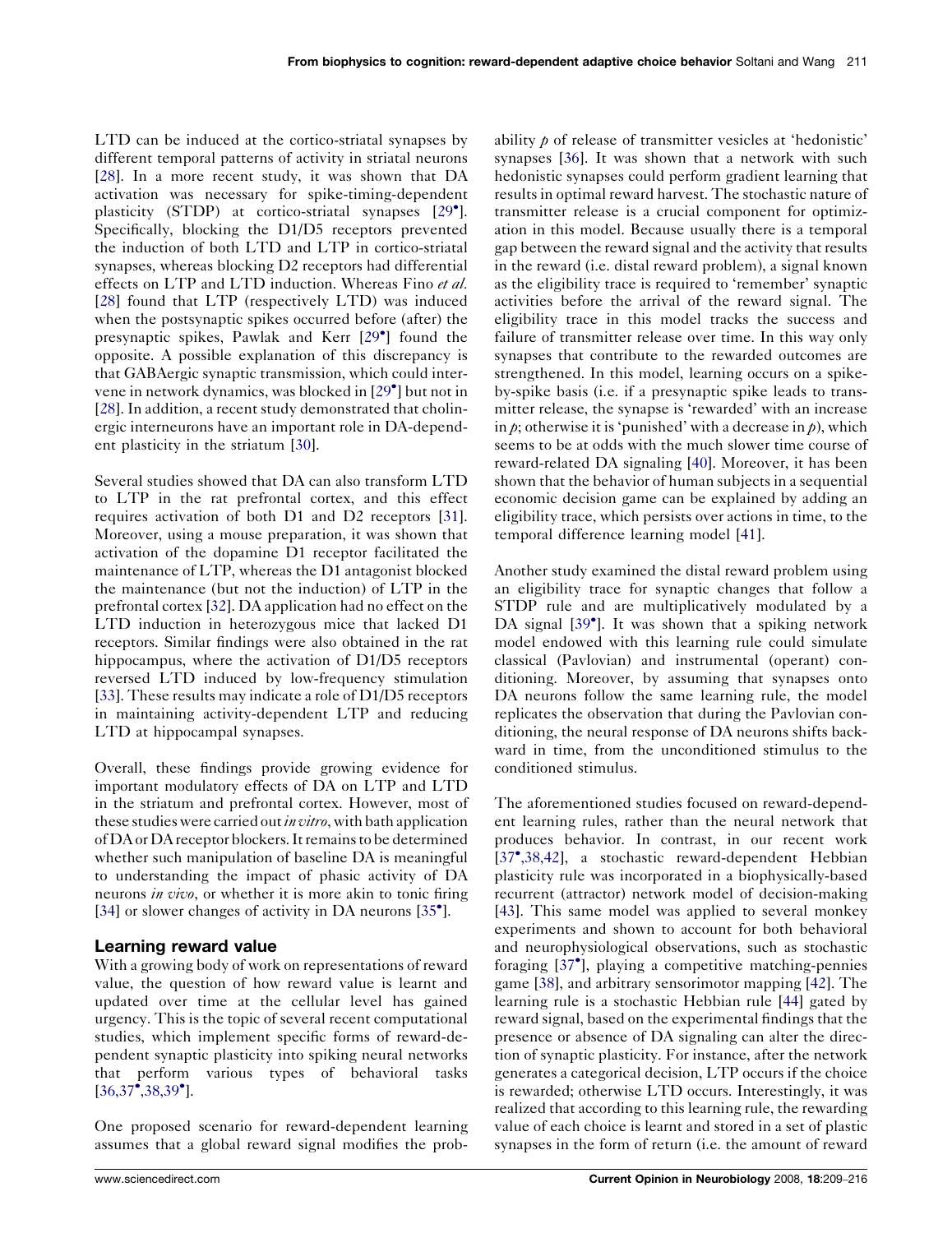#### <span id="page-3-0"></span>Figure 1



A mechanism for leaky integration of rewards over trials. (a) In each trial, one of the choices is selected by recurrent dynamics of a decision-making network consisting of neural pools that are selective for choice alternatives and compete against each other. Each decision leads to a feedback signal, which indicates whether the choice is rewarded or not. Based on a plasticity rule which depends on the choice and reward outcome, synapses onto decision neurons undergo stochastic modification. Namely, if a neural pool fires at a high rate and wins the competition, and the choice is rewarded (respectively, not rewarded), synapses onto these neurons are potentiated (+) (depressed (-)). If firing activity is low (for those neurons that loses the competition), no synaptic modification occurs (o). (b) Synapses are binary, Down and Up states corresponding to depressed and potentiated states, respectively. In every trial in which the condition for modification is met for a set of synapses, synapses in this set are updated probabilistically: for potentiation a fraction of synapses switch from the Down state to the Up state (and vice versa for depression). Here for illustration purposes we show a set of 10 synapses onto one of the decision neural pool, and how their states change in four trials for a given synaptic modification sequence (shown at the bottom). The state of each synapse is shown by a filled circle. Different colors indicate the trial number in the past when the synapse was updated: red (last trial), yellow (second trial in the past), green (third trial in the past), blue (fourth trial in the past), gray (more than four trials in the past). The current state of the set of plastic synapses shows the sum of updates in past trials but more synapses have been updated by reward in most recent trials. Therefore, synapses integrate reward while more recent rewards have a stronger influence on the current state of synapses and the choice behavior. The integration of past rewards is leaky because there is a finite number of synapses with discrete states, so that more recent modifications override previous ones.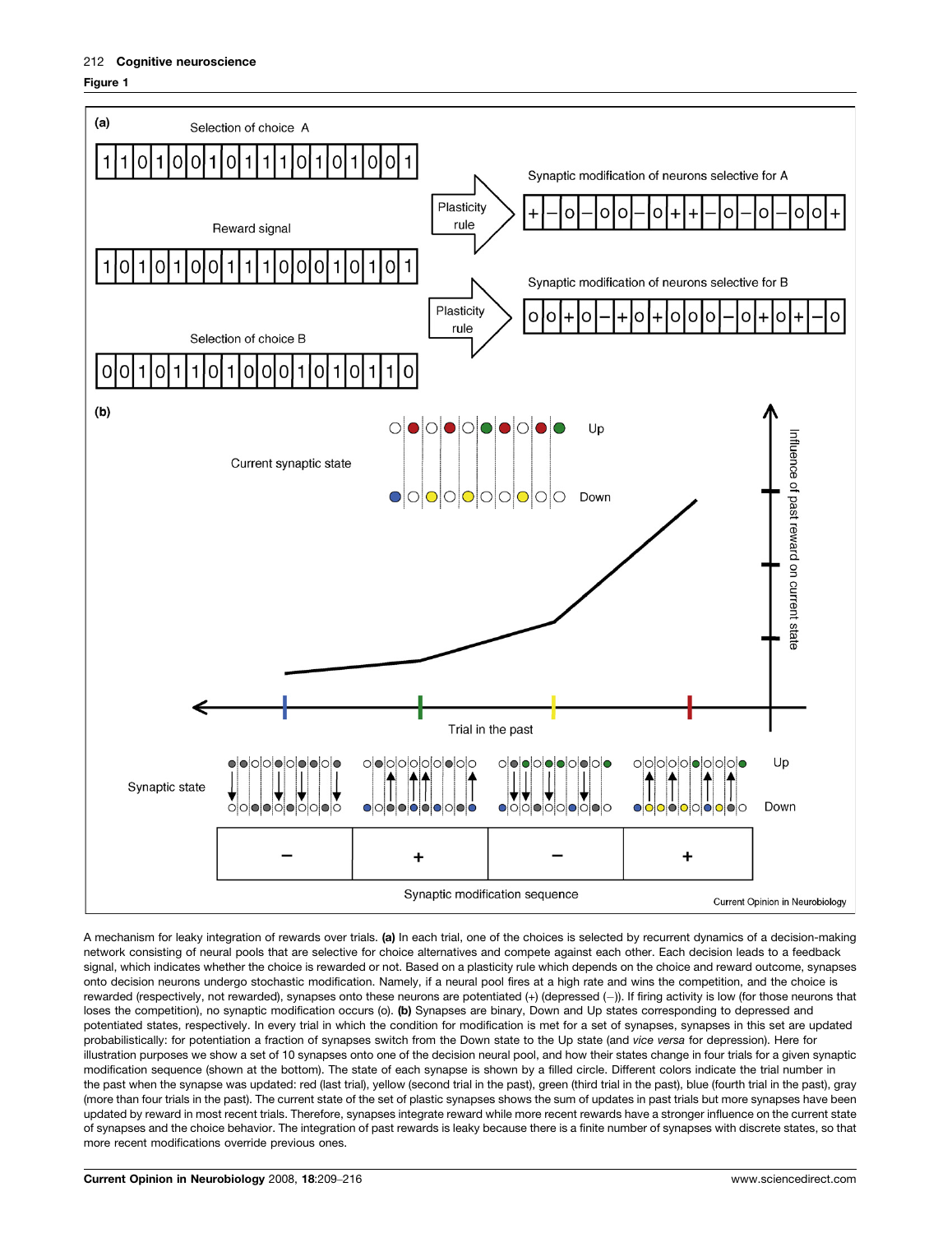per choice selection), rather than in the form of income (i.e. the amount of reward per trial).

In this model valuation occurs at the synapse level, whereas selection is carried out by the decision neural circuit. In a single trial, decision-making takes place through stochastic attractor dynamics that integrates inputs and generates winner-take-all competition between neural pools selective for different alternatives (say target A versus target B in a binary choice). Across trials, the decision behavior is statistically described by the probability of choosing one of the options, as a sigmoid function of the difference in synaptic strength of inputs to the two competitive neural pools. These synapses are dynamically updated in each trial, leading to adaptive choice behavior.

Stochastic choice behavior in our model originates from irregular spiking activity of decision neurons. This variability enables the model to explore both alternatives and avoid repetitive selection of only one option even if it is more rewarding. This randomness is also crucial for performance in interactive games when it is desirable for decision makers to be unpredictable to opponents [\[38](#page-7-0)].

It can be shown that this model is similar to the implementation of a certain type of RL model known as the state-less Q-learning, but the underlying learning mechanism is different [[38\]](#page-7-0). Ongoing LTP and LTD lead to leaky integration of past rewards, with a time constant that depends on not only the learning rate but also the reward statistics in the environment (i.e. the probability of reward delivery assigned to each choice) [[37](#page-7-0)<sup>°</sup>]. As illustrated in [Figure 1](#page-3-0), plastic synapses act as leaky integrators of past rewards associated with specific actions. Thus, this model provides a possible synaptic explanation for reward integration on single  $[16^{\bullet}, 22, 23]$  $[16^{\bullet}, 22, 23]$  $[16^{\bullet}, 22, 23]$  or multiple timescales [[42\]](#page-7-0). Moreover, this model supports a local (in time) mechanism for producing the observed global matching behavior (i.e. the proportional allocation of choices matches the relative reinforcement obtained on those choices), namely melioration through probabilistic selection of the more valuable option in individual trials. Alternatively, it has been proposed that matching behavior can result from a synaptic plasticity rule that is driven by the covariance between reward and neural activity [\[45](#page-7-0)].

Therefore, existing models suggest that reward value can be computed through plastic synapses onto neural populations that instantiate choice selection. Hence, these neurons are modulated by action values. The experimental implication is that neurons selective for action-specific rewards may actually underlie action selection, rather than encoding action values separately from the decision process itself, unless they are explicitly shown to be insensitive to choices [\[18,19,22](#page-6-0)]. Another issue highlighted by modeling work is the need for a mechanism that bridges the temporal gap between an action and its outcome in typical situations when outcomes are revealed only long after actions take place. Most proposed mechanisms for the distal reward problem require a form of eligibility traces, of which the cellular basis remains elusive [[46\]](#page-7-0).

## Representation of prior information

Our behavior is often cued by prior information about possible outcomes. In perceptual or economic decisionmaking, prior probability is often instructed in terms of identification of possible choice alternatives or is learned through experience of the number of times that each alternative choice is rewarded. In general, it is difficult to design an experiment that examines the effect of prior information on behavior independent of reward information. This is because in most paradigms prior information is instructed by reward.

In a seminal work on saccadic movement toward one of many visual targets, Basso and Wurtz showed that buildup neurons in the superior colliculus (SC) decreased their activity as the probability of the saccade to their response field (RF) was diminished (either by varying the number of possible targets or through learning) [\[47](#page-7-0)<sup>°</sup>[,48\]](#page-7-0). This modulation of SC buildup neurons may partly be caused by an enhanced inhibition from the substantia nigra pars reticulata, where neural activity was found to increase with the number of target alternatives [\[49](#page-7-0)]. This finding was supported by a slightly different experiment reporting that, as the probability of saccade to the RF of SC neurons was increased, the pretarget activity of these neurons increased, and this modulation was negatively correlated with the saccadic reaction time (RT) [[50\]](#page-7-0). Moreover, SC neurons showed anticipatory activity when a reward was expected in their RF [\[51](#page-7-0)].

In contrast, modulation by the number of targets is more complex in the frontal eye field (FEF), a cortical command center for saccadic eye movements within the frontal lobe. Lee and Keller showed that, as the number of alternatives was increased, the activity of visual neurons (primarily responsive to visual stimuli) in FEF decreased, whereas the activity of visuo-motor neurons (whose activity is selective for both visual inputs and saccade responses) increased [\[52](#page-7-0)°]. Taken together, prior information influences preparatory neural activity of neural circuits (such as SC and FEF) involved in action selection and execution.

In value-based choice tasks, many studies have shown that prior knowledge about reward probability of response alternatives modulates neural activity in multiple brain regions, including midbrain DA neurons [\[53](#page-7-0)], caudate [[54](#page-7-0)], posterior parietal cortex (area LIP) [\[55](#page-7-0)], and various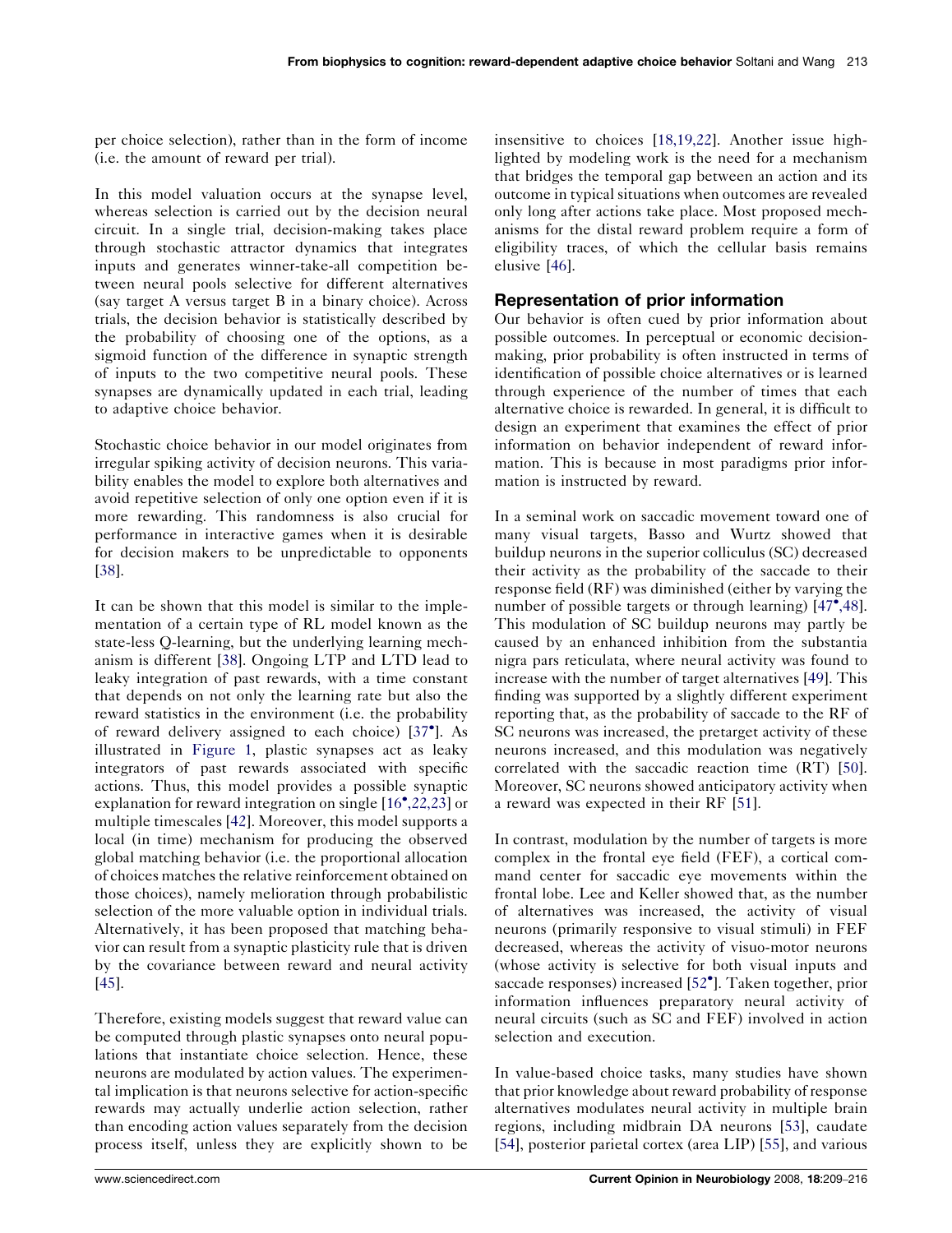parts of the prefrontal cortex [\[14](#page-6-0)]. For instance, in a cued saccade task in which two alternatives were rewarded with different probabilities or magnitudes, the activity of LIP neurons was positively modulated by the probability and the magnitude of reward of the choice into the neuron's RF [\[55](#page-7-0)]. Similarly, the precue activity of caudate neurons increased or decreased as the monkey learned whether the preferred saccade direction of the recorded neuron was rewarding or not in a block of trials [\[54](#page-7-0)]. These observations, however, can be interpreted in terms of modulation by reward values of which reward probability is an integral part, rather than prior per se.

Overall, these findings indicate that preparatory activity in different brain areas is correlated with the number of alternative choices and the probability that an outcome is rewarded. The output of these neurons can be used in different ways to influence decision: either by providing an extra input to bias selection toward a more probable alternative or by adjusting the decision threshold for choice selection. Future experimental and modeling work is needed to differentiate these two scenarios.

# Combination of information from multiple sources

As we discussed, if reward values and prior information are learnt through reward-dependent synaptic plasticity in a decision circuit, this information should be combined with sensory data to guide behavior. The combination of different sources of information has been the subject of numerous behavioral studies, which are strongly influenced by Bayesian inference theories [\[56,57,5](#page-7-0)]. This line of work has been mostly concerned with integrating sensory information from different modalities, or accumulation of information over time. Little is known about how sensory information is combined with reward values and probabilities in a decision process.

A recent experiment was specifically designed to explore neural mechanisms for the combination of prior probability and sensory information (ME Mazurek et al., Soc for Neurosci Abstr 2005, 621.3). Monkeys chose between two color targets corresponding to two alternatives for the net direction of a random dot motion stimulus. The prior probability that the motion direction was toward one of the color targets was kept constant in a block of trials, and was changed from one block to the next (for instance, 1:1, 1:3, 3:2, etc.). It was found that the monkeys' choice behavior was biased toward the more probable alternative, and the RT for selection of this alternative was shorter. LIP neurons recorded from behaving monkeys showed ramping activity correlated with the integration of sensory data over time; the slope of ramping activity of a given neuron increased (respectively decreased) as the prior probability that the motion was toward the target in the neuron's RF had increased

(decreased). Such modulation of neural activity may be useful to influence perceptual decisions at the behavioral level.

Interestingly, we found that the same recurrent decision circuit model discussed above, with two additive sets of synaptic inputs, can capture both behavioral and neural observations in this experiment (A Soltani, PhD thesis, Brandeis University, 2006). One input pathway conveys sensory (visual motion) inputs onto the two competing neural pools. Color target inputs arrive onto the decision circuit in another input pathway, passing through synapses endowed with reward-dependent plasticity as in [\[37](#page-7-0)- ]. The outcome of each trial provides a feedback signal (reward or no reward), by which the plastic synapses for each color target dynamically learn to estimate a function of prior probability that the target corresponds to the correct choice. We found that the difference in the strengths of plastic synapses provides an extra input to decision neurons that biases the choice behavior toward the more probable alternative and shortens RT for selection of this alternative. In addition, this extra signal increases the rate of ramping activity in the decision neurons, as observed in the LIP. It is note worthy that a change in the ramping slope is in contrast to the Bayesian prescription that the optimal strategy for incorporating priors in a ramping-to-threshold decision process is to modify the starting point (or equivalently the decision bound) [\[2](#page-6-0)].

There is now a sizable body of work documenting that LIP neurons are modulated by the time integration of sensory stimuli in perceptual decisions [[2](#page-6-0)], the magnitude and probability of reward in free-choice tasks [[55,22](#page-7-0)], and the combination of evidence from different shapes in a probabilistic categorization task [\[58](#page-7-0)]. Therefore, LIP may play an important role in the integration of different types of information in oculomotor decisionmaking. The output signal of this integration can be used to guide eye movement or shift attention. However, it is currently unknown whether neural signals observed in LIP are generated locally, or if they emerge as the collective behavior of a larger circuit encompassing interconnected parietal and frontal areas. Furthermore, it remains to be determined whether LIP is a more general-purpose system of information integration, even in decisions that do not involve saccadic eye movements.

# Conclusions

The articles reviewed here illustrate recent works that aim at relating RL theories and cellular mechanisms of rewardbased decision-making. Presently, there still exists a wide gap between these different levels of description of adaptive choice behavior, but our knowledge has greatly benefited from exchanges and collaboration between disciplines. Future research in this direction will help us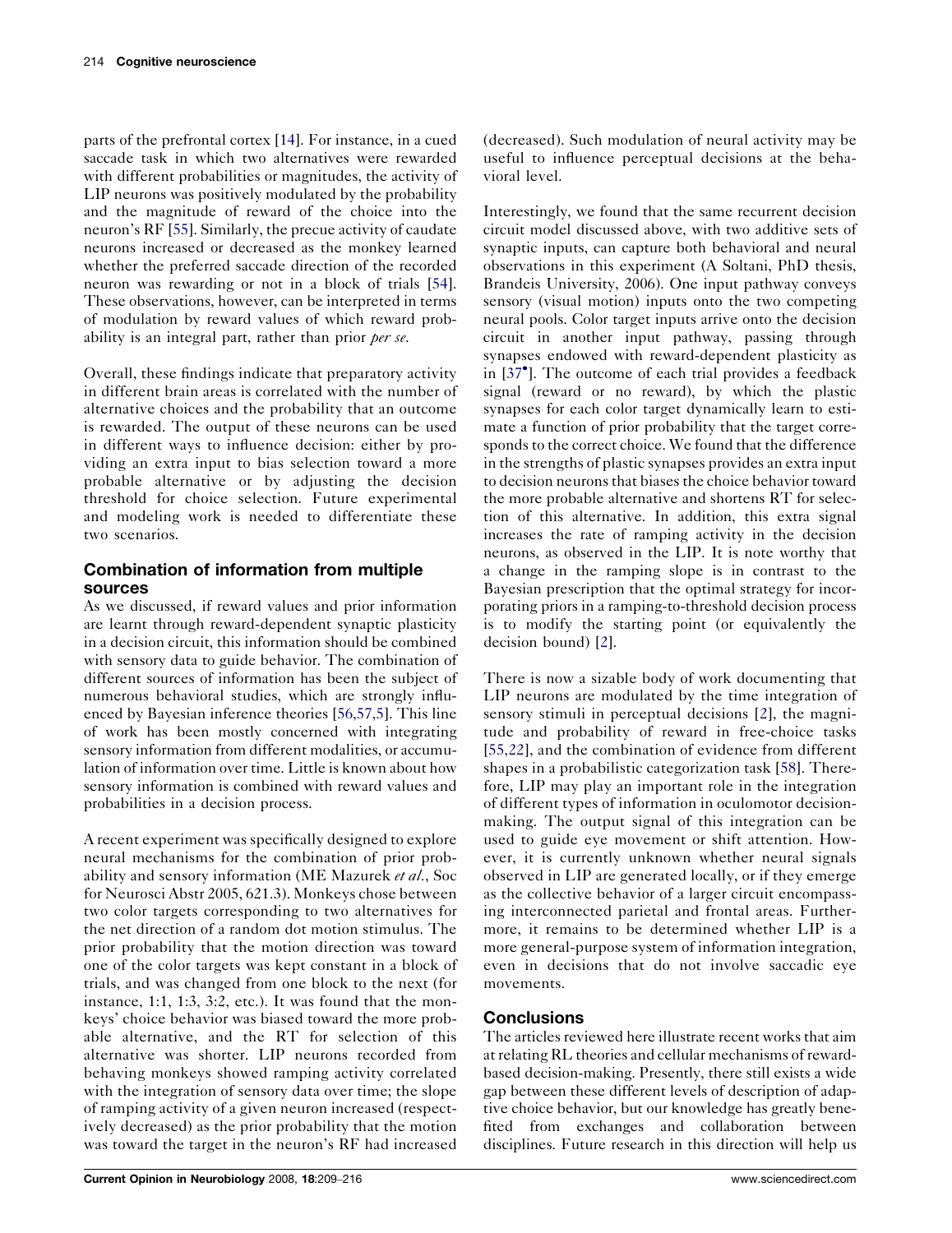<span id="page-6-0"></span>understand the neural representations of reward value, prior information, and how they are combined in the brain.

#### Acknowledgements

This work was supported by NIH grants MH073246. We thank Zahra Ayubi and Daeyeol Lee for comments on the manuscript.

#### References and recommended reading

Papers of particular interest, published within the period of review, have been highlighted as:

- of special interest
- 1. Sugrue LP, Corrado GC, Newsome WT: Choosing the greater of two goods: neural currencies for valuation and decision making. Nat Rev Neurosci 2005, 6:363-375.
- $2.$  $\bullet$ Gold JI, Shadlen MN: The neural basis of decision making. Annu Rev Neurosci 2007, 30:535-574.

This is an authoritative and comprehensive overview of electrophysiological findings in different types of decision-making tasks, as well as theoretical approaches based on the signal detection theory and sequential analysis.

- 3. Heekeren HR, Marrett S, Ungerleider LG: The neural systems that mediate human perceptual decision making. Nat Rev Neurosci 2008, 9:467-479.
- 4. Loewenstein G, Rick S, Cohen JD: Neuroeconomics. Annu Rev Psychol 2008, 59:647-672.
- 5. Doya K, Ishii S, Pouget A, Rao RPN (Eds): Bayesian Brain: Probabilistic Approaches to Neural Coding. MIT Press; 2007.
- 6. Sutton RS, Barto AG: Reinforcement Learning: An IntroductionMIT Press; 1998.
- 7. Schultz W, Dayan P, Montague PR: A neural substrate of prediction and reward. Science 1997, 275:1593-1599.
- 8.  $\bullet$ Roesch MR, Calu DJ, Schoenbaum G: Dopamine neurons encode the better option in rats deciding between differently

delayed or sized rewards. Nat Neurosci 2007, 10:1615-1624. This is an important paper showing that, while rats perform a time discounting task, dopamine neurons in the ventral tegmental area encode the reward prediction error, as well as the size and delay of reward.

- Bayer HM, Glimcher PW: Midbrain dopamine neurons encode a quantitative reward prediction error signal. Neuron 2005, 47:129-141.
- 10. Matsumoto M, Hikosaka O: Lateral habenula as a source of negative reward signals in dopamine neurons. Nature 2007, 447:1111-1115.
- 11.  $\bullet$ Nakahara H, Itoh H, Kawagoe R, Takikawa Y, Hikosaka O: Dopamine neurons can represent context-dependent

prediction error. Neuron 2004, 41:269-280. This is the first study to show that dopamine neurons can signal reward prediction error which depends on the context. The context in this task is the number of trials since the last reward, which indicates the growing

- probability that a reward will appear in the upcoming trial. 12. Tobler PN, Fiorillo CD, Schultz W: Adaptive coding of reward
- value by dopamine neurons. Science 2005, 307:1642-1645.
- 13. Matsumoto M, Matsumoto K, Abe H, Tanaka K: Medial prefrontal  $\bullet$ **cell activity signaling prediction errors of action values**. *Nat*<br>Neurosci 2007, **10**:647-656.

This work reveals that both positive and negative reward prediction error signals are coded by an increase in firing activity, in two distinct subpopulations of neurons in the medial prefrontal cortex. The response of these neurons changes as monkeys learn the action–outcome association, in a way that validates the hypothesis that these neurons signal positive and negative prediction errors.

- 14. Rushworth MFS, Behrens TEJ: Choice, uncertainty and value in prefrontal and cingulate cortex. Nat Neurosci 2008, 11:389-397.
- 15. Barraclough DJ, Conroy ML, Lee D: Prefrontal cortex and decision making in a mixed-strategy game. Nat Neurosci 2004, 7:404-410.

16. Seo H, Lee D: Temporal filtering of reward signals in the dorsal anterior cingulate cortex during a mixed-strategy game. J Neurosci 2007, 27:8366-8377.

The authors record from ACC neurons in behaving monkeys during a competitive game and show that spiking activity in some neurons is correlated with rewards in previous trials while activity in others encodes a signal related to reward prediction errors.

- 17. Samejima K, Ueda K, Doya K, Kimura M: Representation of -
- action-specific reward values in the striatum. Science 2005, 310:1337-1340.

This paper provides the clearest evidence so far that in a free-choice task, a significant fraction of recorded striatal neurons encode possible action values but are not selective for chosen responses.

- 18. Lau B, Glimcher PW: Action and outcome encoding in the primate caudate nucleus. J Neurosci 2007, 27:14502-14514.
- 19. Lau B, Glimcher PW: Value representations in the primate striatum during matching behavior. Neuron 2008, 58:451-463.
- 20. Montague PR, Berns GS: Neural economics and the biological substrates of valuation. Neuron 2002, 36:265-284.
- 21. Padoa-Schioppa C, Assad JA: Neurons in the orbitofrontal cortex encode economic value. Nature 2006, 441:223-226.
- 22. Sugrue LP, Corrado GC, Newsome WT: Matching behavior and representation of value in parietal cortex. Science 2004, 304:1782-1787.
- 23. Lau B, Glimcher PW: Dynamic response-by-response models of matching behavior in rhesus monkeys. J Exp Anal Behav 2005, 84:555-579.
- 24. Kennerley SW, Walton ME, Behrens TEJ, Buckley MJ, Rushworth MFS: Optimal decision making and the anterior cingulate cortex. Nat Neurosci 2006, 9:940-947.
- 25. Reynolds JN, Wickens JR: Dopamine-dependent plasticity of corticostriatal synapses. Neural Netw 2002, 15:507-521.
- 26. Calabresi P, Picconi B, Tozzi A, di Filippo M: Dopamine-mediated regulation of corticostriatal synaptic plasticity. Trends Neurosci 2007, 30:211-219.
- 27. Reynolds JN, Hyland BI, Wickens JR: A cellular mechanism of reward-related learning. Nature 2001, 413:67-70.
- 28. Fino E, Glowinski J, Venance L: Bidirectional activity-dependent plasticity at corticostriatal synapses. J Neurosci 2005, 25:11279-11287.
- 29. Pawlak V, Kerr JND: Dopamine receptor activation is required for corticostriatal spike-timing-dependent plasticity. J Neurosci 2008, 28:2435-2446.

The authors show that cortico-striatal synapses in spiny projection neurons in the striatum follow a form of plasticity which depends on the precise timing of presynaptic and postsynaptic action potentials. Interestingly, the activation of  $D_1/D_5$  dopamine receptors is required for this plasticity.

- 30. Wang Z, Kai L, Day M, Ronesi J, Yin HH, Ding J, Tkatch T, Lovinger DM, Surmeier DJ: Dopaminergic control of corticostriatal long-term synaptic depression in medium spiny neurons is mediated by cholinergic interneurons. Neuron 2006, 50:443-452.
- 31. Matsuda Y, Marzo A, Otani S: The presence of background dopamine signal converts long-term synaptic depression to potentiation in rat prefrontal cortex. J Neurosci 2006, 26:4803-4810.
- 32. Huang YY, Simpson E, Kellendonk C, Kandel ER: Genetic evidence for the bidirectional modulation of synaptic plasticity in the prefrontal cortex by D1 receptors. Proc Natl Acad Sci  $U \tilde{S}$ A 2004, 101:3236-3241.
- 33. Mockett BG, Guevremont D, Williams JM, Abraham WC: Dopamine d1/d5 receptor activation reverses nmda receptordependent long-term depression in rat hippocampus. J Neurosci 2007, 27:2918-2926.
- 34. Grace AA: Phasic versus tonic dopamine release and the modulation of dopamine system responsivity: a hypothesis for the etiology of schizophrenia. Neuroscience 1991, 41:1-24.